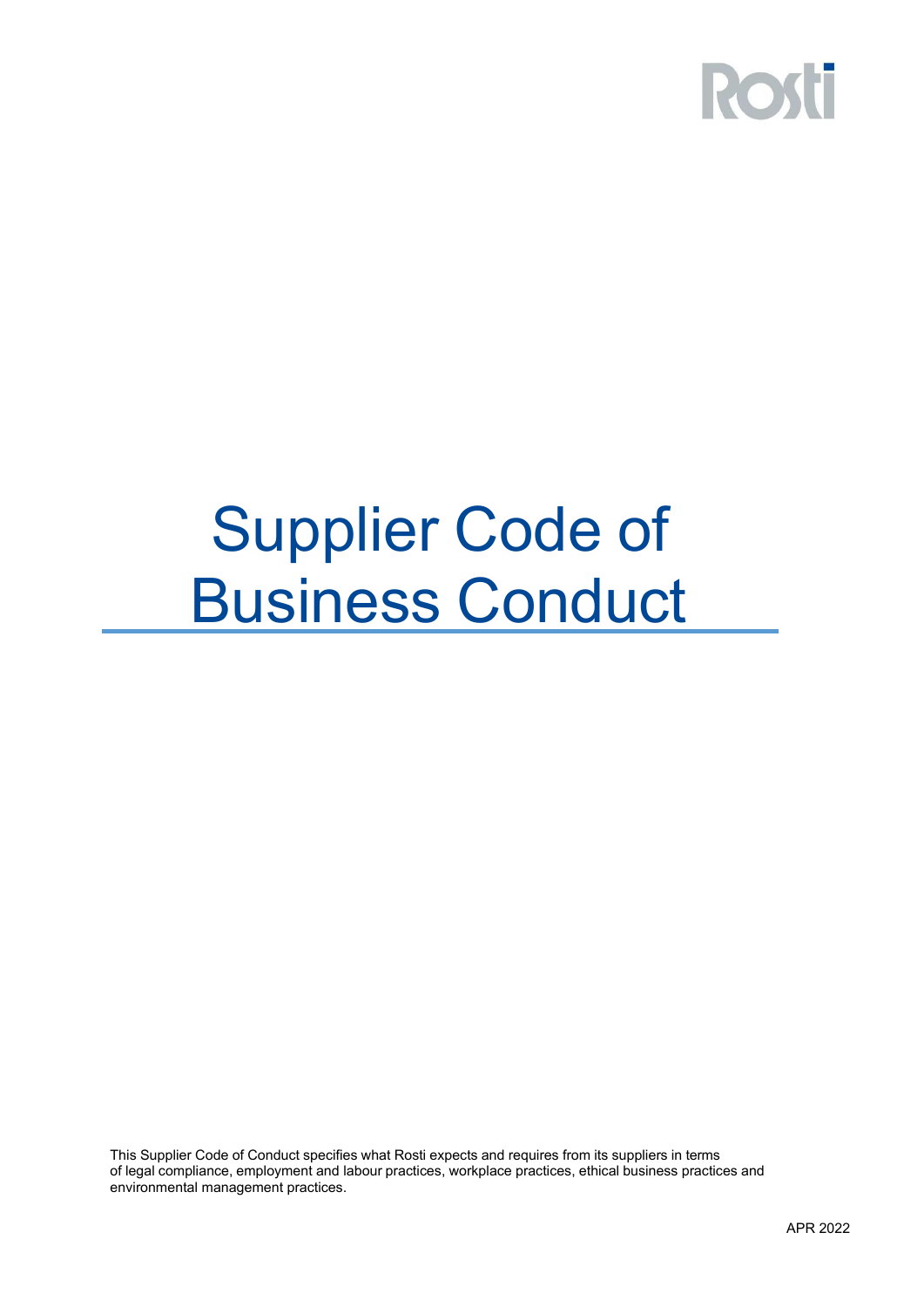## **Rosti**

### **Table of Contents**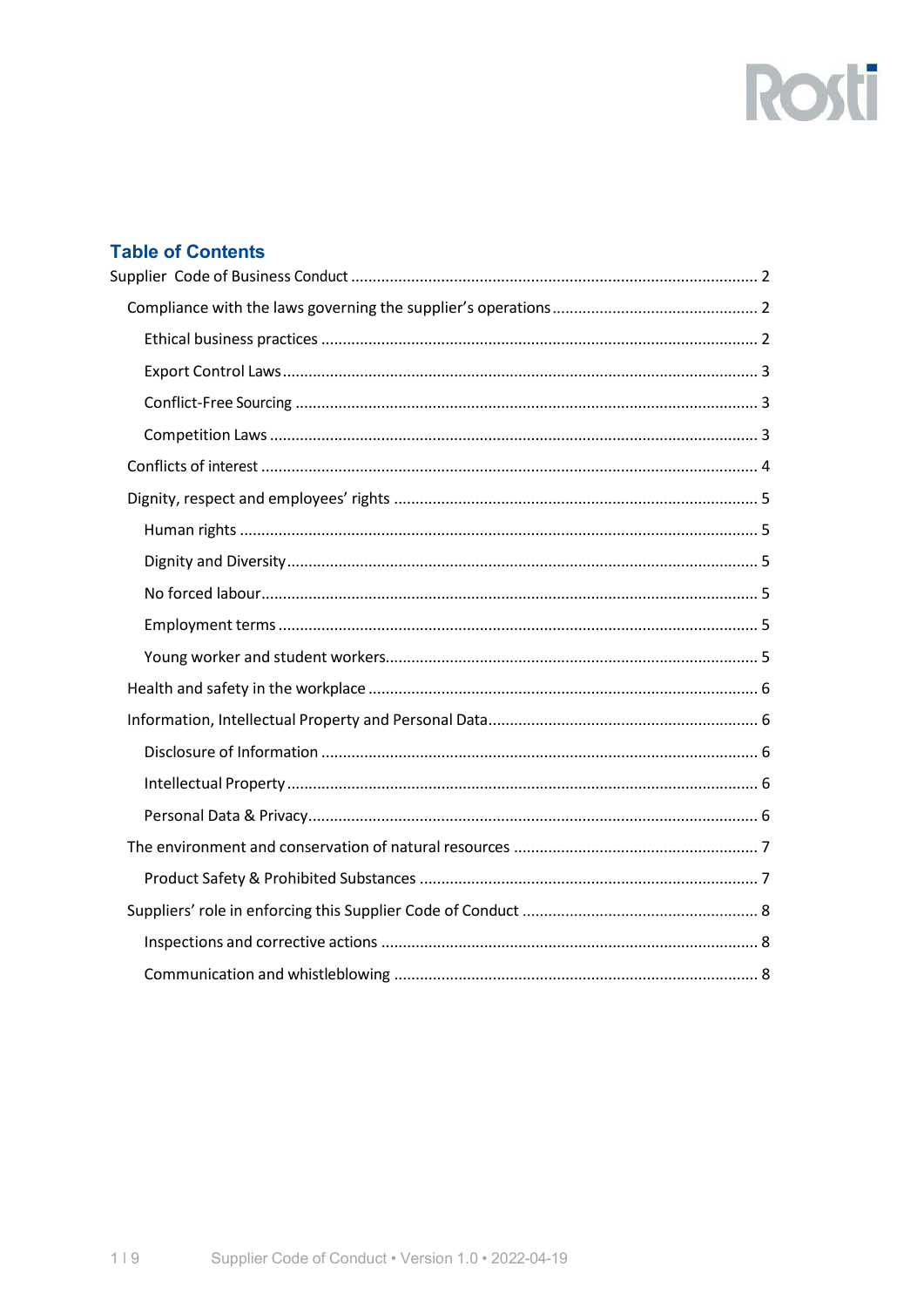### <span id="page-2-0"></span>**Supplier Code of Business Conduct**

With business activities in many countries around the world, Rosti ("**Rosti**") is subject to a wide range of legal requirements and expectations.

Rosti depends on its suppliers ("**suppliers**" "**supplier**") to act at all times in a manner that is in line with the Relevant Requirements (as defined below) when supplying products to, performing services for or otherwise acting on behalf of Rosti. Suppliers shall also procure that any other person or company within their supply chain applies similar standards and complies with the Relevant Requirements.

This Supplier Code of Conduct specifies what Rosti expects and requires from its suppliers in terms of legal compliance, employment and labour practices, workplace practices, ethical business practices and environmental management practices.

#### <span id="page-2-1"></span>**Compliance with the laws governing the supplier's operations**

Rosti requires all suppliers to comply with the laws of the countries where they operate and with all other laws, rules, regulations which are applicable to the supply of the goods, products, and services to Rosti as well as complying with this Supplier Code of Conduct (the "**Relevant Requirements**").

Rosti also expects its suppliers not to engage in any activity, practice or conduct which would constitute an offence under the Relevant Requirements.

Suppliers shall be committed to take prompt action to investigate and address any allegations or indications of breach of the Relevant Requirements, and promptly notify Rosti thereof.

#### <span id="page-2-2"></span>**Ethical business practices**

Suppliers shall maintain a culture of honesty and opposition to fraud and corruption, including a zero-tolerance policy prohibiting all forms of bribery and/or corruption. The highest standards of integrity are to be upheld in all business interactions.

It is never acceptable to offer or accept, directly or indirectly:

- (a) Money, securities, or monetary loans.
- (b) Benefits that could be utilised by the recipient for private purposes.
- (c) Personal payments of purchase discounts, commissions, bonuses or kickbacks.
- (d) Pleasure trips or holidays.
- (e) Work for the private benefit of the recipient or to a person affiliated to the recipient.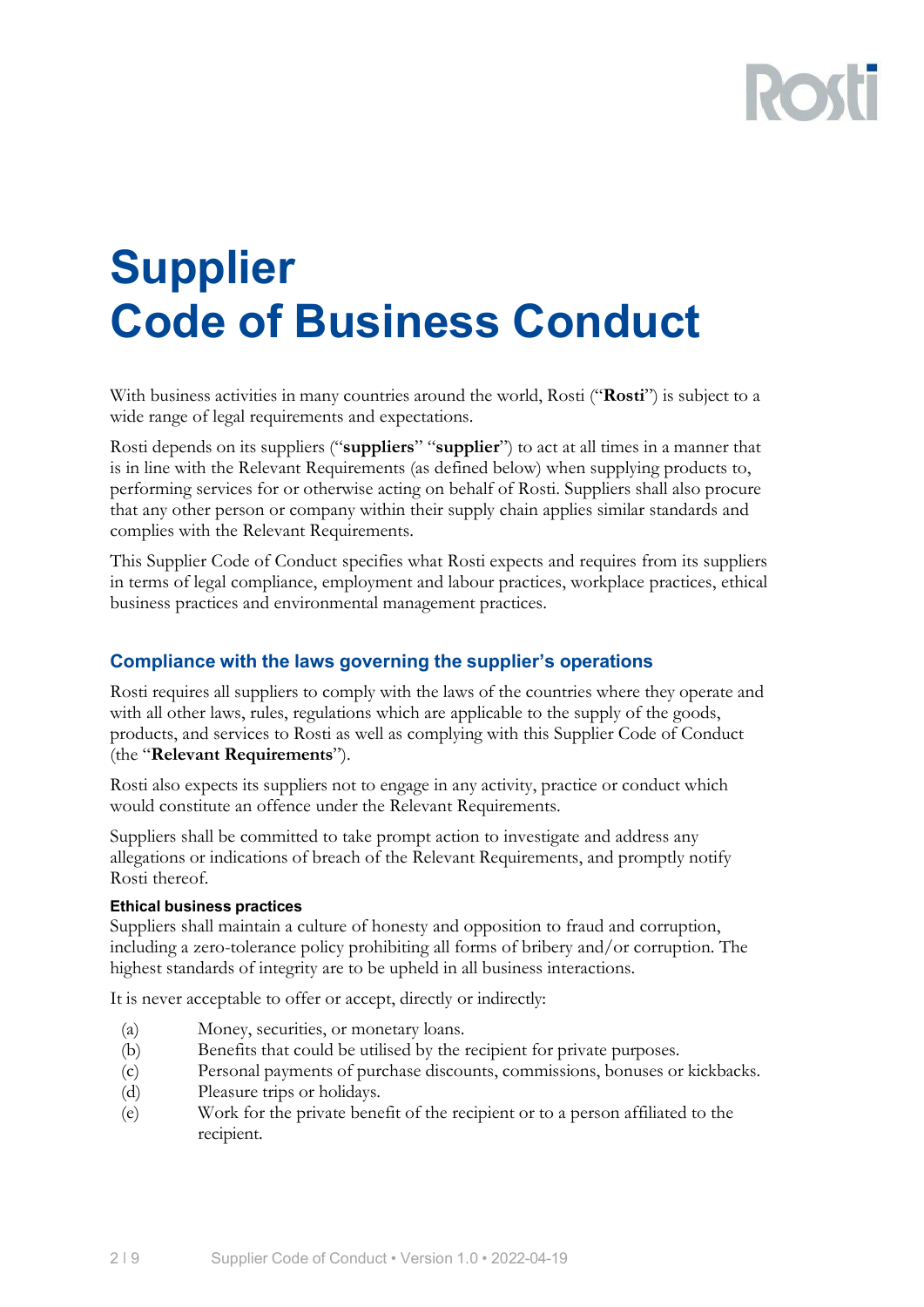- (f) Benefits which, due to the value thereof or any other relevant circumstances, may typically be deemed to influence the recipient's performance of his or her professional duties.
- (g) Other benefits and arrangements that generally could be considered as unethical or cause embarrassment and negative publicity for Rosti or our customer if such became known to the public.

It must be noted that the above list is not exhaustive. Other benefits may be forbidden or even illegal, depending on the circumstances. A benefit may not only be a gift, reward or similar, of material or immaterial nature but also the promise of such benefits or another advantage for the receiver.

A supplier must notify Rosti if a politically exposed person ("PEP") becomes - directly or indirectly – an owner or officer or employees of the supplier or its controlling parent company.

#### <span id="page-3-0"></span>**Export Control Laws**

Rosti is subject to international laws that regulate, restrict, and sometimes prohibit business dealings with certain countries, companies, individuals and end-use applications. These restrictions can include controls on the export and re-export of goods or technical data to other countries or to employees with nationalities different from their location (trade sanctions). Special rules also apply to products or technical data used in defence and military applications (dual-use products).

Rosti expects all suppliers to be aware of and comply with applicable regulations (including US, UK, and EU trade sanctions), not take any action that violates these regulations and work with Rosti on any necessary compliance processes. This may include providing information regarding the products, end-users, raw material, ownership structure, suppliers, customs codes, banks etc.

#### <span id="page-3-1"></span>**Conflict-Free Sourcing**

All suppliers shall reasonably assure that the tantalum, tin, tungsten, and gold ("Conflict Minerals") in the products they deliver to Rosti do not directly or indirectly finance or benefit armed groups that are perpetrators of serious human rights abuses in the Democratic Republic of Congo or an adjoining country, unless the Conflict Minerals were processed by a facility listed as compliant pursuant to the CFSI Conflict-Free Smelter Program.

All suppliers shall exercise due diligence on the source and chain of custody of the Conflict Minerals and make their due diligence measures available to Rosti's customers upon request.

#### <span id="page-3-2"></span>**Competition Laws**

Suppliers may not engage in any practices or business activities that are or entail a risk of being in breach of relevant competition laws in any jurisdiction where the supplier, Rosti or Rosti's customers operates.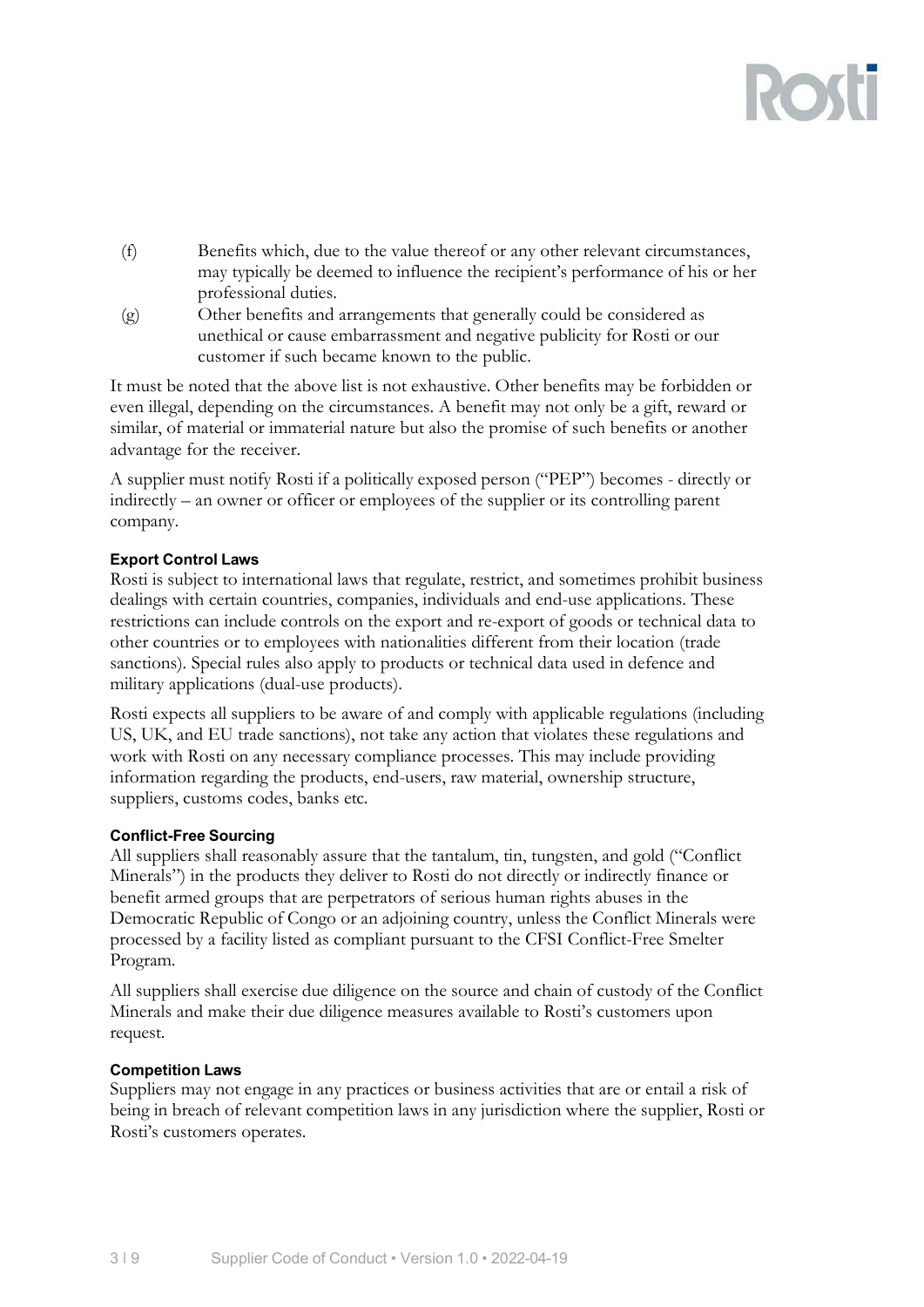# **ROST**

Rosti's suppliers:

- Should not make any arrangements with competitors that could restrict competition.
- Cannot discuss or exchange sensitive commercial information with competitors.
- Must be aware of the special rules which may apply on specific markets where Rosti, Rosti's customers or the supplier have a strong market position.
- Seek timely legal advice when uncertain if an arrangement would achieve a business objective in a legitimate way.

All suppliers must observe confidentiality of all Rosti's and its customer's business secrets in accordance with applicable provisions and the loyalty inherent to being a supplier of Rosti.

#### **Summary**

- Know and follow all applicable laws and maintain awareness of any legal or regulatory changes that may impact operations.
- Ensure that supplier's employees are aware of all applicable laws, Rosti's expectations and put systems in place to monitor compliance.
- Provide timely responses to any information requests regarding products supplied to Rosti, for example for export control purposes.
- Notify Rosti if a Rosti employee ever requests or demands a business courtesy.
- Ensure, before giving a gift or other business courtesy to any Rosti employee, that it is compliant with this Supplier Code of Conduct.

### <span id="page-4-0"></span>**Conflicts of interest**

Rosti expects to be informed promptly if a supplier has a family or close personal relationship with a Rosti employee making or influencing a business decision that may benefit the supplier.

Rosti will not conduct any business with any supplier where a relative of a Rosti employee owns, represents, or holds a senior management position with the supplier. Minor, noncontrolling shareholding in companies listed on a recognised stock exchange is excluded from the above limitation.

Rosti expects suppliers who recently employed a former Rosti employee to inform us to ensure both parties' integrity.

#### **Summary**

• Promptly notify Rosti if they become aware of any relationship that could be a conflict.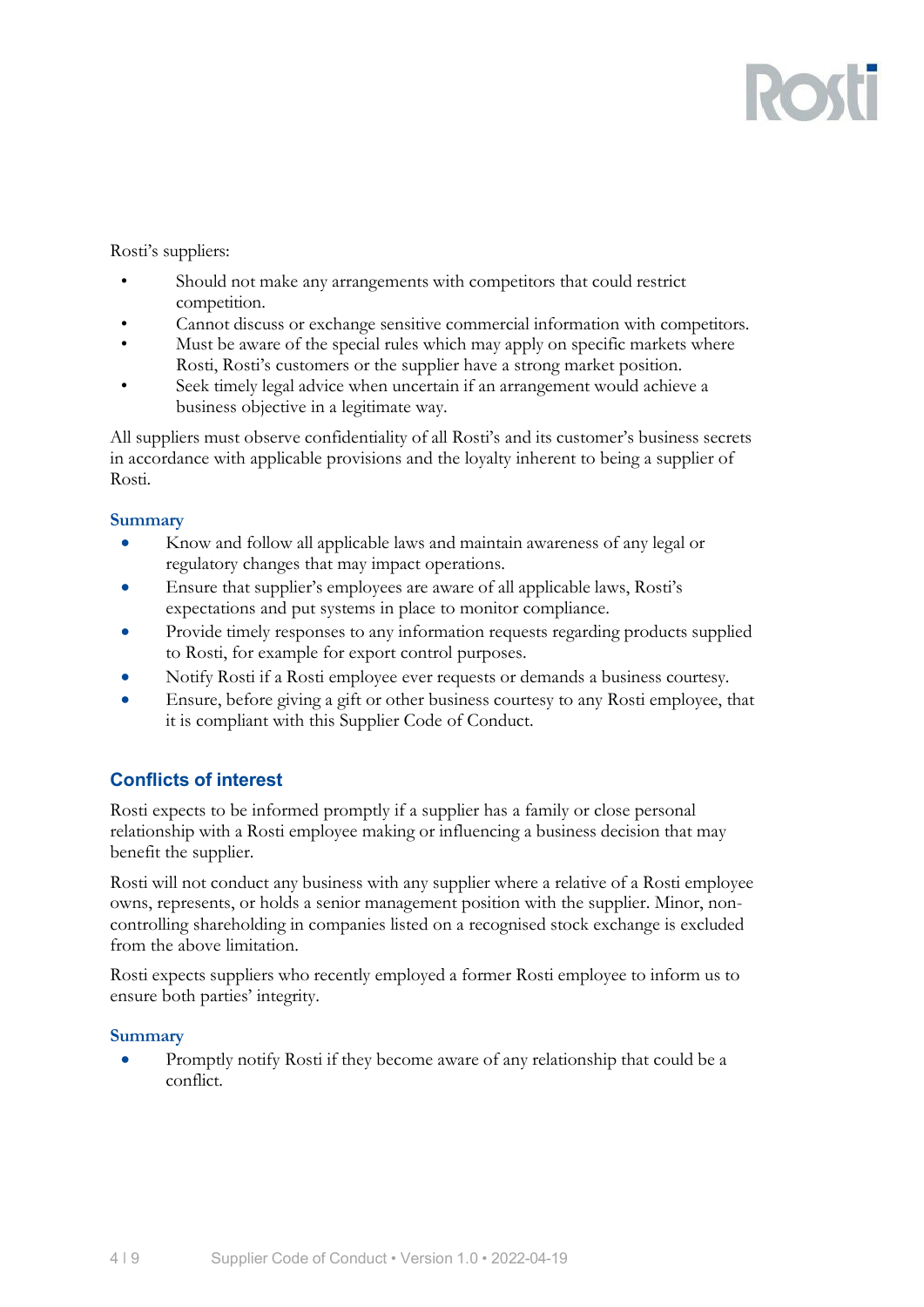# **ROS**

### <span id="page-5-0"></span>**Dignity, respect and employees' rights**

#### <span id="page-5-1"></span>**Human rights**

Rosti respects and supports all internationally proclaimed human rights and strives to ensure that it is not in violation of any human rights.

#### <span id="page-5-2"></span>**Dignity and Diversity**

Rosti expects that all suppliers treat their employees and agency workers with respect, fairness, and dignity. Corporal punishment, physical or verbal abuse, other unlawful harassment and any threats or other forms of intimidation are prohibited.

Rosti expects that none of the suppliers' employees are discriminated based on race, colour, gender, age, national origin, religion, sexual orientation, marital status, pregnancy, union membership or any other legally protected characteristic.

#### <span id="page-5-3"></span>**No forced labour**

Rosti does not tolerate forced labour in any form. Suppliers' employees shall be free to leave their employment after reasonable notice as required by applicable law or contract.

All suppliers doing business with Rosti must respect the right to freedom of association (including not to join a union), to bargain collectively and all other workplace rights of employees.

#### <span id="page-5-4"></span>**Employment terms**

All suppliers shall ensure that their employees understand their employment conditions.

Suppliers must follow all applicable laws regarding working hours, wages, benefits, annual leave, working conditions and overtime pay in relation to their employees and agency workers.

#### <span id="page-5-5"></span>**Young worker and student workers**

Child labour is not to be used in any stage of manufacturing. The term "child" refers to any person under the age of 16, or under the age for completing compulsory education, or under the minimum age for employment in the country, whichever is greatest.

Workers under the age of 18 shall not perform work that is likely to jeopardize their health or safety, including night shifts and overtime.

The use of legitimate workplace learning programs is supported. Suppliers shall provide appropriate support and training to all student workers. In the absence of local law, the wage rate for student workers, interns and apprentices shall be at least the same wage rate as other entry-level workers performing equal or similar tasks.

#### **Summary**

- Know and follow all applicable labours laws and maintain awareness of any legal or regulatory changes that may impact operations.
- Always maintain employment agreements and payroll records documenting wages, overtime pay, and hours worked.
- Employees should be treated fair and with respect of their rights.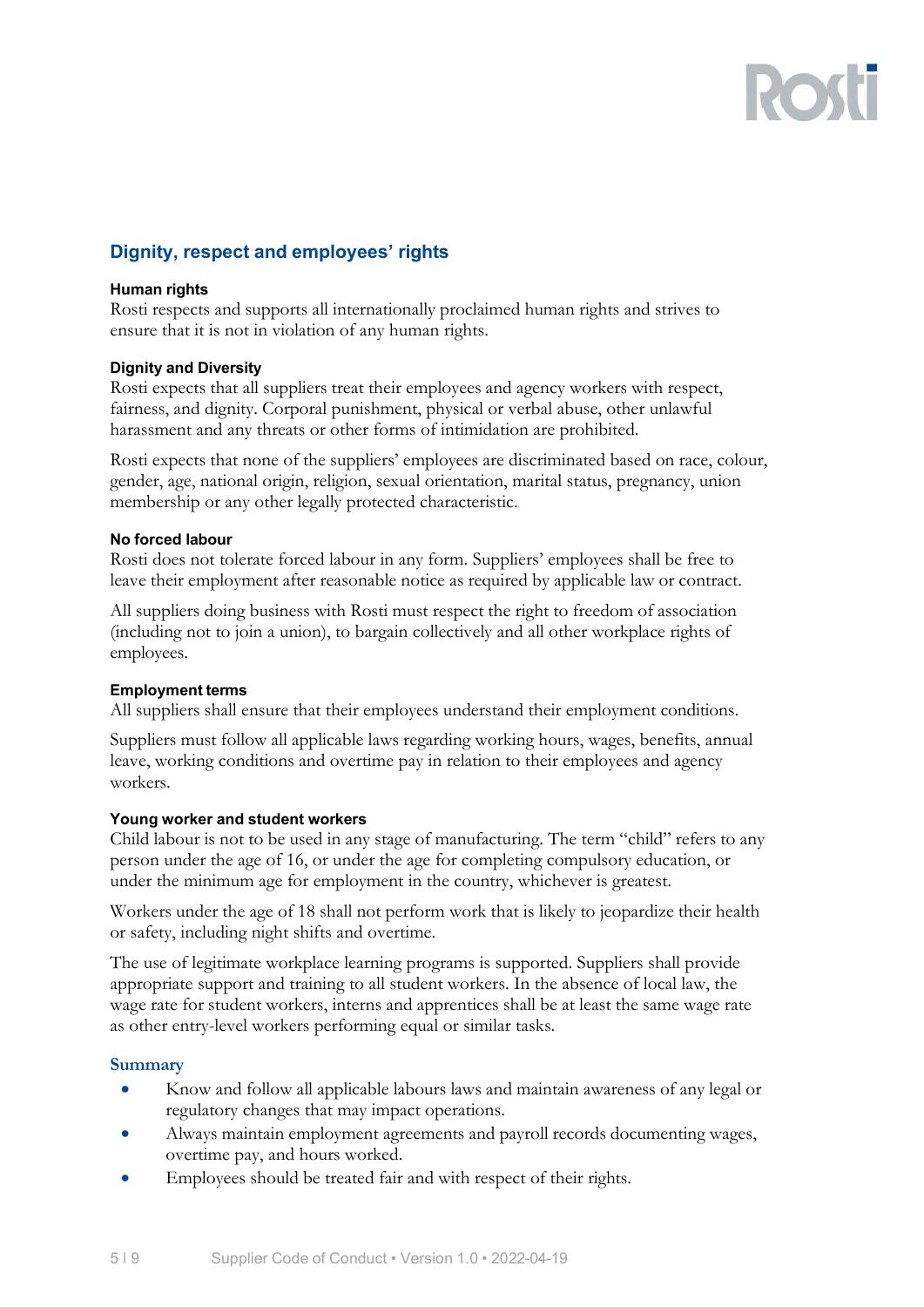### <span id="page-6-0"></span>**Health and safety in the workplace**

The suppliers shall provide a safe and healthy workplace for all their employees (including agency workers). This includes:

- Appointing a competent person to manage health, safety and environmental programs and improvements.
- Establishing appropriate organizational structures and procedures for the effective management of health, safety, and environmental risks (including for subcontractors).
- Ensuring that all workers are sufficiently aware of risks and appropriately trained on the implementation of control measures.

The supplier shall be aware of industry specific risks, continuously carry out risk assessments, and take all reasonable precautions to protect the safety and health of employees and members of the general public.

#### **Summary**

- Know and comply with applicable health and safety regulations.
- Be responsible for the workers' health and safety while at work.
- Provide all required training for employees, contractors and others and ensure the effectiveness of such training in a timely manner.

#### <span id="page-6-1"></span>**Information, Intellectual Property and Personal Data**

#### <span id="page-6-2"></span>**Disclosure of Information**

All business dealings should be transparently performed and accurately reflected on suppliers' business books and records. Relevant information regarding the suppliers' labour, health and safety, environmental practices, products, business activities, structure, financial situation, and performance is to be disclosed in accordance with applicable regulations and prevailing industry practices.

Falsification of records or misrepresentations of conditions or practices in the supply chain are unacceptable.

#### <span id="page-6-3"></span>**Intellectual Property**

Intellectual property rights are to be respected.

All suppliers shall keep Rosti's and/or its customers' and suppliers' information secret and confidential and not use or exploit it in any way except for the agreed business purpose. Transfer of technology and know-how is to be done in a manner that protects intellectual property rights.

#### <span id="page-6-4"></span>**Personal Data & Privacy**

Personal data shall be treated as a valuable asset and protected in a lawful and adequate manner.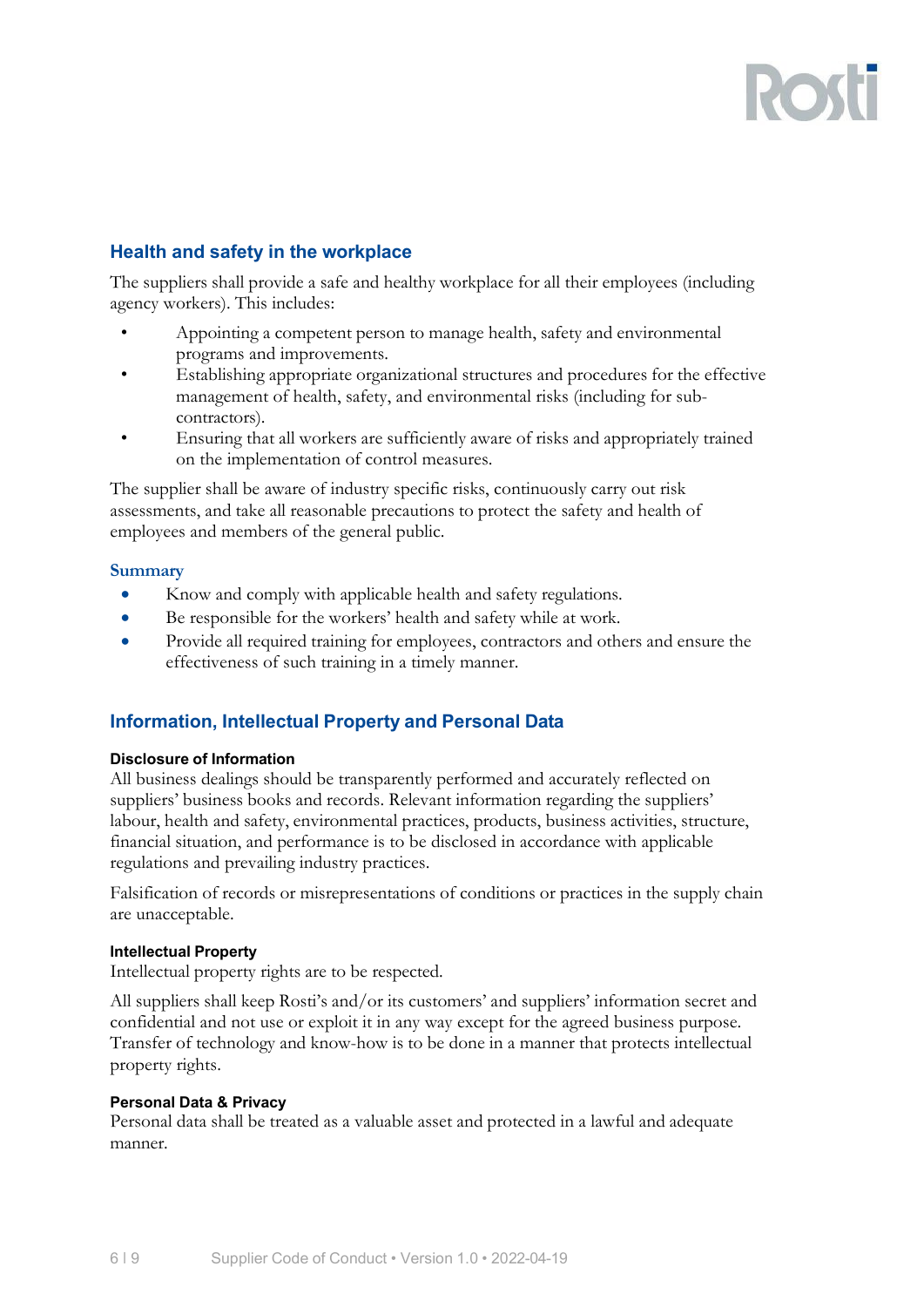Rosti expects all suppliers to only collect, process and/or transfer personal data to the extent they have a lawful, specific, definable business need for the information and in compliance with all relevant laws and rules applicable in the markets in which Rosti conducts business.

#### **Summary**

- Treat any information provided by Rosti or Rosti's customers as confidential information to be used only for the agreed purpose(s).
- Respect other party's intellectual property rights, especially those of Rosti's customer.
- Know and comply with applicable personal data regulations.

#### <span id="page-7-0"></span>**The environment and conservation of natural resources**

Rosti expects its suppliers to meet or exceed applicable environmental laws, and to actively contribute to reducing the environmental impact of present and future products and services, and to commit to reducing the environmental impact of its manufacturing operations.

Suppliers should also seek to regularly evaluate and monitor the impact of their business activities on the environment, manage and reduce the use of energy and other resources, minimize waste and emissions, recycle materials at every stage of the product life cycle, store hazardous and combustible materials in a safe and legal manner, and reduce environmental impact through design and innovation.

Rosti encourages certification to ISO environmental standards and encourages its suppliers to develop a plan to achieve such certification status.

Rosti expects that a supplier who is (or should have been) aware of an event or situation within its company, which could result in pollution to the environment, to take immediate action to bring the matter to the attention of the relevant authorities and mitigate any damage to the environment.

#### <span id="page-7-1"></span>**Product Safety & Prohibited Substances**

Products and materials from the suppliers must fulfil agreements and legal norms and standards regarding health and safety during use, including compliance with the European Union regulation REACH (Registration, Evaluation, Authorization and Restriction of Chemicals) as well as directive RoHS (Restriction of Hazardous Substances Directive).

Rosti expects its suppliers to actively participate and assist in any recall processes requested by the relevant authorities or Rosti's customers.

#### **Summary**

- Know and follow all applicable laws and maintain awareness of any legal or regulatory changes that may impact operations.
- Continuously evaluate the risks associated with their business activities in relation to its possible environmental impact.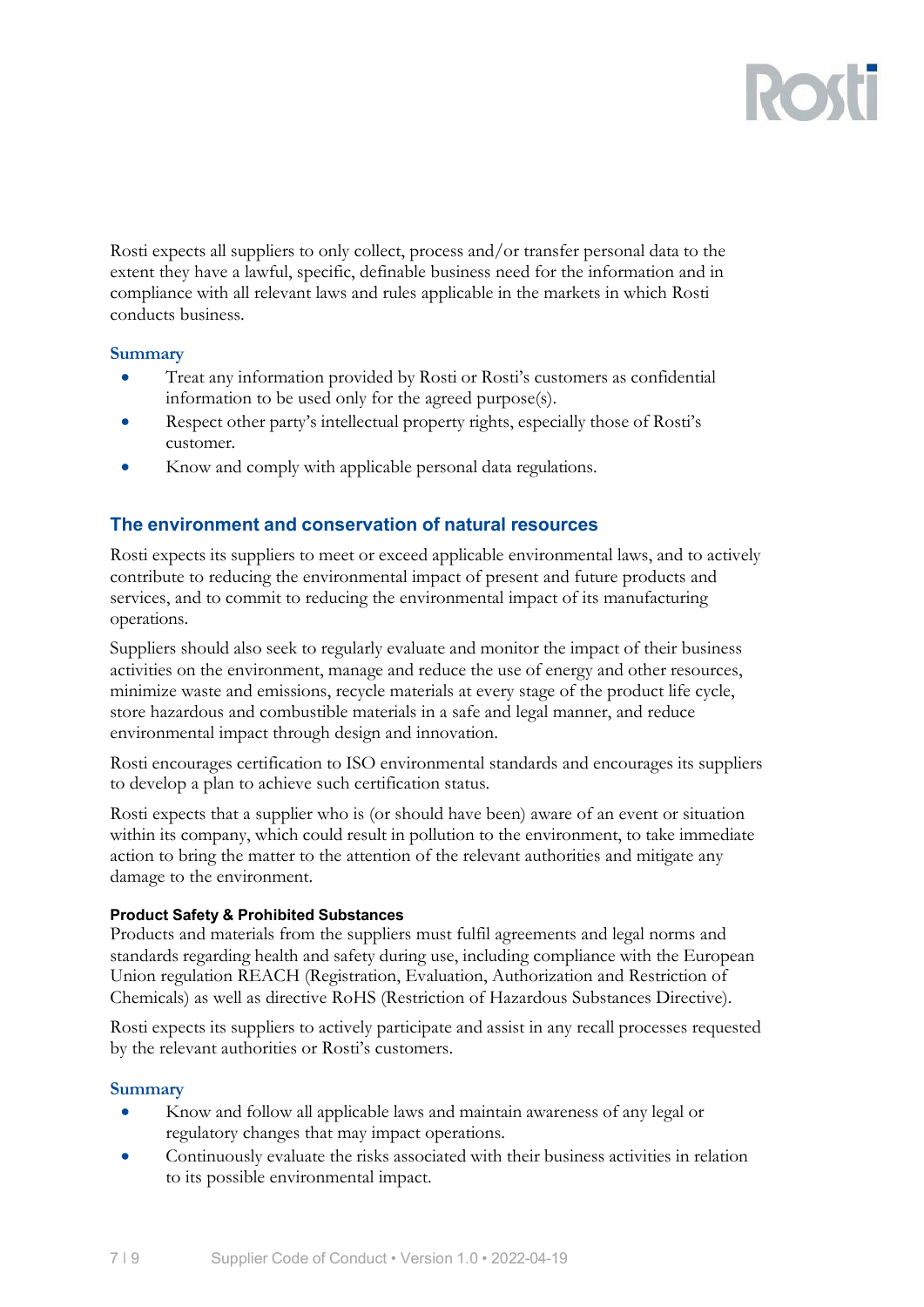# RO

### <span id="page-8-0"></span>**Suppliers' role in enforcing this Supplier Code of Conduct**

Rosti requires the suppliers to take steps and ensure that they and their employees understand this Supplier Code of Conduct and comply with its requirements. Rosti expects its suppliers and their employees to speak up promptly and if, while working for Rosti, they learn of a violation of the law or this Supplier Code of Conduct, either by their employee or a Rosti employee.

Suppliers are expected to take responsibility for their sub-suppliers and for deploying the standards set by this Supplier Code of Conduct through their supply chain.

Suppliers are also expected to maintain an open dialogue with Rosti concerning achievements, trends, and possibilities for improvements.

#### <span id="page-8-1"></span>**Inspections and corrective actions**

To ensure and demonstrate compliance with this Supplier Code of Conduct, suppliers shall keep record of all relevant documentation, and provide Rosti with supporting documentation upon request. With the specific purpose to verify suppliers' compliance with this Supplier Code of Conduct, Rosti reserves the right to audit and inspect the supplier's operations and facilities, at Rosti's own cost and upon reasonable notice, with or without support of a third party. If the results of such an audit or inspection cause Rosti to believe the supplier does not comply with this Supplier Code of Conduct, the supplier shall take necessary corrective actions in a timely manner, as directed by Rosti. If the supplier fails to comply with this Supplier Code of Conduct, then Rosti may take action against the supplier, including suspending or terminating their activities as Rosti's supplier.

#### <span id="page-8-2"></span>**Communication and whistleblowing**

If suppliers or their employees become aware of any circumstances that they believe may violate this Supplier Code of Conduct or have any additional questions, the suppliers shall report their concerns or questions to the Rosti account manager.

Alternatively, the supplier can make an anonymous report through Rosti's external webbased Whistleblowing channel accessible 24/7 at https://report.whistleb.com/RostiGroup. Any violations reported in good faith will be held in strict confidentiality and will not, in any way, reflect adversely on the business relationship with Rosti's valued suppliers.

Any questions about the requirements of this Supplier Code of Conduct should be addressed to the supplier's primary contact at Rosti or to Rosti's General Counsel by sending an email to [Rosti Headquarters, sales@rosti.com.](mailto:Rosti%20Headquarters,%20sales@rosti.com.)

#### **Summary**

- Keep documentation relating to compliance with this Supplier Code of Conduct and provide access to that documentation upon request.
- Also maintain compliance documentation of sub-contractors.
- Establish a process and policy giving employees a way to raise concerns without fear of retaliation. Where allowed by law, maintain a system that allows for anonymous reporting of concerns.